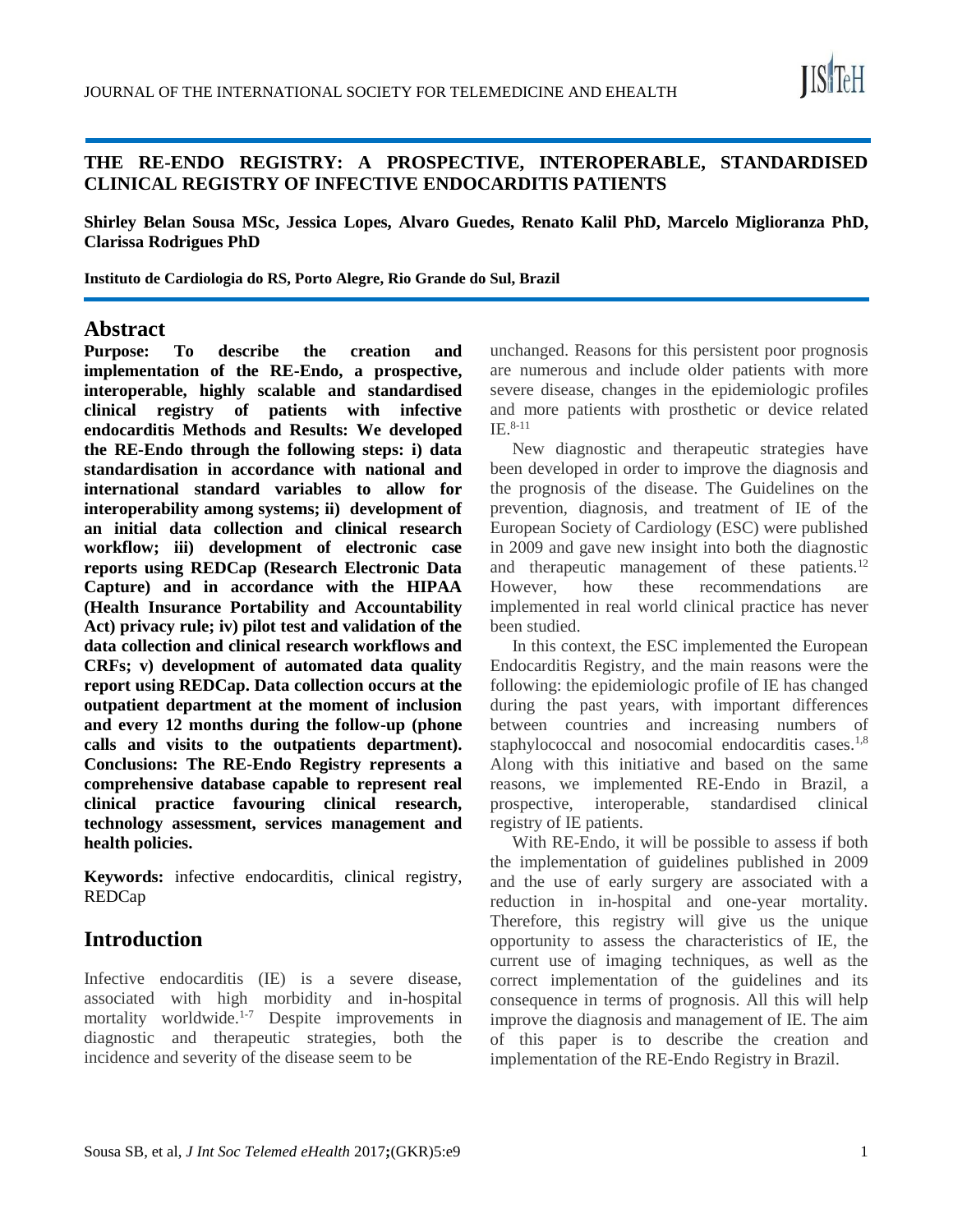# **Methods and Results**

RE-Endo was created and implemented by the Clinical Registries Sector of the Instituto de Cardiologia do RS - Fundação Universitária de Cardiologia, a specialist cardiology referral hospital in Brazil. The registry is planned to expand to other Brazilian centres in 2017. Inclusion criteria are: patients are 18 years old or more, with definite IE according to modified Duke criteria,<sup>13</sup> including native, prosthetic, and cardiac device-related IE, and have signed an informed consent. Patients are excluded if they do not agree to participate in the study, or are already included in another trial.

Data on morbidity and mortality will be recorded at 1 month, 12 months, and 2, 3, and 4 years after the enrolment in the registry. The follow-up data will be collected either by phone call or during an outpatient scheduled visit in centre. Clinical outcomes include all-cause mortality, cardiovascular mortality, recurrence of IE and any other comorbidities will be recording. All patients will be approached by local centre investigators and will be asked for their written informed consent to participate in the registry, if applicable.

To create the RE-Endo, the following steps were undertaken:

1) Data standardisation in accordance with national and international standard variables to allow for interoperability among systems. Our dataset included all applicable standardized data elements such as the Brazilian and European guidelines for IE and the usual local practice terminology; as well as the standard elements proposed by the Endocarditis European Registry (EURO ENDO) to allow for interoperability with international data, and the Brazilian Institute of Geography and Statistics (IBGE). Table 1 presents the classes of variables included in the RE-Endo and the corresponding number of variables.

2) Development of an initial data collection and clinical research workflow. Based on the variables described above, our Clinical Registries Sector developed a first version of a data collection and clinical research workflow to be tested by our team.

3) Development of electronic case report forms (CRF) using REDCap (Research Electronic Data Capture)<sup>14</sup> and in accordance with the HIPAA (Health Insurance Portability and Accountability Act) privacy rule. Figure 1 represents an example of our CRF.

4) Pilot test and validation of the data collection and clinical research workflows and CRFs.

The electronic CRFs of the study was built in REDCap software and is filled and sent by Internet or Web, or using the offline version of REDCap. Electronic signature is used from the access with personal and non-transferable password. Through this, it will be possible to track all the actions performed by

the data collectors. This registry is currently in pilot phase and all changes will be made as needed after staff assessment.

5) Development of automated data quality report using REDCap.

Data quality control will occur through several strategies, namely: automatic data quality reports will

|           |  |  |  | <b>Table.</b> Class of variables included in the RE-Endo |
|-----------|--|--|--|----------------------------------------------------------|
| Registry. |  |  |  |                                                          |

| <b>Classes of Variables</b>             | Number of<br>variables |  |  |  |
|-----------------------------------------|------------------------|--|--|--|
| Patient personal data                   | 5                      |  |  |  |
| Previous endocarditis                   | $\overline{5}$         |  |  |  |
| History of cardiovascular diseases      | 10                     |  |  |  |
| History of valve disease                | 14                     |  |  |  |
| of valve disease/<br><b>History</b>     | 13                     |  |  |  |
| Intervention                            |                        |  |  |  |
| Previous cardiac surgery/invasive       |                        |  |  |  |
| intervention                            | 6                      |  |  |  |
| Risk factors / Clinical conditions      | 23                     |  |  |  |
| Antithrombotic treatment on             | 11                     |  |  |  |
| admission                               |                        |  |  |  |
| Chronology of symptom /                 | 5                      |  |  |  |
| management                              |                        |  |  |  |
| Clinical examination                    | 15                     |  |  |  |
| Complications on admission              | $\overline{4}$         |  |  |  |
| Electrocardiogram on admission          | $\overline{1}$         |  |  |  |
| Biochemistry                            | 14                     |  |  |  |
| Microbiology on admission               | 15                     |  |  |  |
| Echocardiography                        | $\mathbf{1}$           |  |  |  |
| Other imaging techniques                | $\overline{9}$         |  |  |  |
| Antimicrobial therapy                   | $\overline{1}$         |  |  |  |
| Complications under therapy             | 30                     |  |  |  |
| Cardiac<br>other<br>surgery<br>$\alpha$ | 6                      |  |  |  |
| interventional procedure                |                        |  |  |  |
| Type of cardiac surgery/procedure       | 8                      |  |  |  |
| Tissue and material examinations        | $\overline{4}$         |  |  |  |
| Echocardiography                        | 28                     |  |  |  |
| Diagnostic criteria                     | 8                      |  |  |  |
| Discharge                               | 9                      |  |  |  |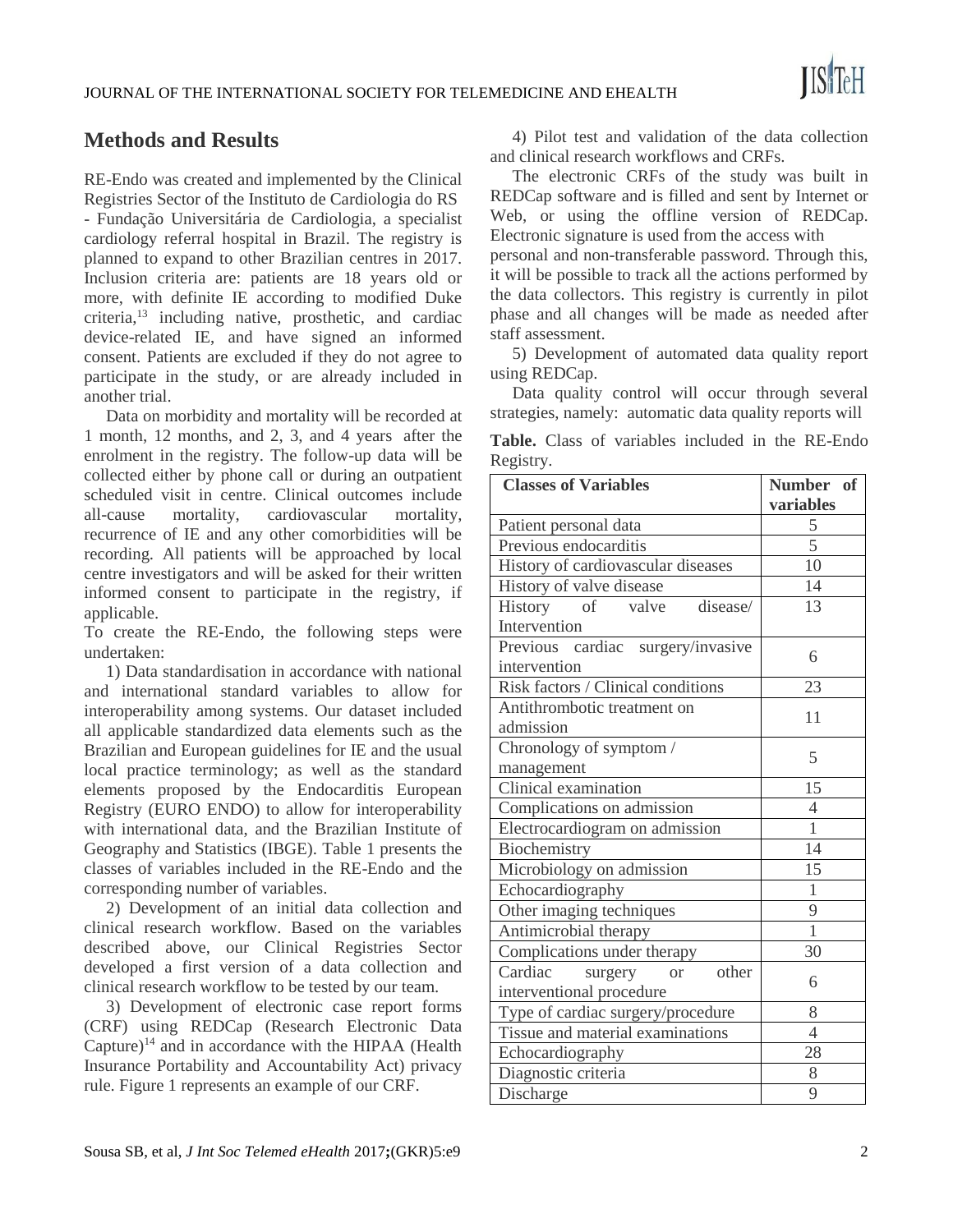

#### JOURNAL OF THE INTERNATIONAL SOCIETY FOR TELEMEDICINE AND EHEALTH

be generated monthly by REDCap, allowing researchers to identify at an early stage, problems related incomplete data, exemplified by unfilled fields or problems related to inconsistency of information; training of all researchers involved.

## **Conclusions**

We believe the RE-Endo Registry represents a comprehensive database capable to represent real clinical practice favouring clinical research, technology assessment, services management, mortality according the current practice and adherence to the guidelines, the clinical, epidemiological, microbiological, and therapeutic characteristics, number and timing of non-invasive imaging techniques performed and health policies. By using

standardised and reproducible methodologies, the RE-Endo Registry allows for data integration and interoperability among datasets.

----------------------------------------------------------------

#### *Corresponding author:*

*Shirley Belan Sousa Instituto de cardiologia do RS Porto Alegre Rio Grande do Sul Brazil Email[:shibellan@gmail.com](mailto:shibellan@gmail.com)*

**Conflict of interest.** The authors declare no conflicts of interest.

**Figure 1**. RE-Endo Registry CRF.

| - History of cardiovascular diseases           |                         | Save & Exit For              | History of cardiovascular diseases          |                                | <b>Seve &amp; Exit For</b> |  |
|------------------------------------------------|-------------------------|------------------------------|---------------------------------------------|--------------------------------|----------------------------|--|
| Fiditing existing Record ID 2                  |                         | Save & Go To N<br>$-Cercol-$ | F Editing existing Record ID 2              |                                | Seve & Go To ?             |  |
| Event Name: Patient                            |                         |                              | <b>Event Name: Patient</b>                  |                                | $-$ Cancel $-$             |  |
| Record ID                                      | z.                      |                              | Record ID                                   | $\mathbf{2}$                   |                            |  |
| <b>Heart Failure</b>                           | <b>Elves</b>            |                              |                                             |                                |                            |  |
| <b>Finanzione ratio</b>                        | $+16$                   |                              | <b>Heart Failure</b>                        | $Q$ yes<br>W No                |                            |  |
|                                                |                         | reset                        | <sup>4</sup> must amount yelve              |                                | reset                      |  |
| Ischaemic hearth disease (CAD)                 | O'Ves<br>×<br>$W = W_0$ |                              | Ischaemic hearth disease (CAD)              | U'ves<br>×                     |                            |  |
| Final presticute                               |                         | tese:                        | Timed provide sales                         | $= 8N0$                        |                            |  |
|                                                | O'ves                   |                              |                                             |                                | reset                      |  |
| <b>Atrial fibrillation</b>                     | $-8N0$                  |                              | <b>Atrial fibriliation</b>                  | O'ves<br>is.                   |                            |  |
|                                                |                         | rese:                        |                                             | $-8N0$                         | reset                      |  |
| <b>Dilated Cardiomyopathy</b>                  | $^{\circ}$ Ves          |                              |                                             | O Yes                          |                            |  |
|                                                | $-$ W No                | reset                        | Dilated Cardiomyopathy                      | $= 8N0$                        |                            |  |
|                                                | $ 0$ yes                |                              |                                             |                                | reset                      |  |
| Hypertrophic cardiomyopathy                    | $- 100$                 |                              |                                             | O Yes                          |                            |  |
|                                                |                         | reset                        | <b>Hypertrophic cardiomyopathy</b>          | $= 8N0$                        | reser                      |  |
|                                                | * yes                   |                              |                                             |                                |                            |  |
| Known valve murmur                             | $\cup$ $@$ No           |                              | Known valve murmur                          | $\approx$ Ws<br>$= 0$ No       |                            |  |
|                                                |                         | reses                        |                                             |                                | <b>Jeset</b>               |  |
| - History of cardiovascular diseases           |                         |                              | <b>E</b> Discharge                          |                                | Save & Stay                |  |
|                                                |                         | Save & Exit Forn             |                                             |                                |                            |  |
| Editing existing Record O 2                    |                         | Save & Go To N               | Editing existing Record ID 2                |                                | $-$ Cancel $-$             |  |
| <b>Event Name: Patient</b>                     |                         | $-$ Cancel $-$               | Event Name: Discharge                       |                                |                            |  |
| Record ID                                      | 2 <sup>1</sup>          |                              | Record ID                                   | ×                              |                            |  |
|                                                | <b>Cives</b>            |                              |                                             | O yes                          |                            |  |
| <b>Heart Failure</b><br><b>Finanzione alla</b> | * No                    |                              | Death                                       | $+$ Mo                         | reset                      |  |
|                                                |                         | reset                        |                                             | Post circlac surgery           |                            |  |
| Ischaemic hearth disease (CAD)                 | U Yes<br>$-$ W No       |                              | If surgery performed, circumstance of death | R Post non-cardiac surgery     |                            |  |
| Finanzanisti vida                              |                         |                              |                                             |                                |                            |  |
|                                                |                         | yeses:                       |                                             | W Home                         |                            |  |
| <b>Atrial fibrillation</b>                     | O Yes<br>s<br>$-8N0$    |                              | If the patient is alive:                    | II Nursing home<br>C Diperward |                            |  |
|                                                |                         | <b>Fight</b>                 | <b>Destination:</b>                         | O Other hospital               |                            |  |
|                                                | C yes<br>B              |                              |                                             | Unknown                        |                            |  |
| <b>Dilated Cardiomyopathy</b>                  | $= 0.16$                |                              |                                             |                                | reser                      |  |
|                                                |                         | reset                        | Date of patient destination                 | 죄<br>the [ Today] (Inc.)       |                            |  |
| Hypertrophic cardiomyopathy                    | C'res<br>×              |                              | Cardiac status on discharge<br><b>NYHA</b>  | 5.01.01.98.08                  |                            |  |
|                                                | $= 90N0$                | yeses.                       |                                             | w                              | reset                      |  |
|                                                | W Yes                   |                              |                                             | W Yes                          |                            |  |
| Known valve murmur                             | ×<br>$= 0$ No           |                              | CHF on discharge                            | $-$ 0 No                       | reset.                     |  |
|                                                |                         | reset:                       |                                             | Corporate North Store          |                            |  |